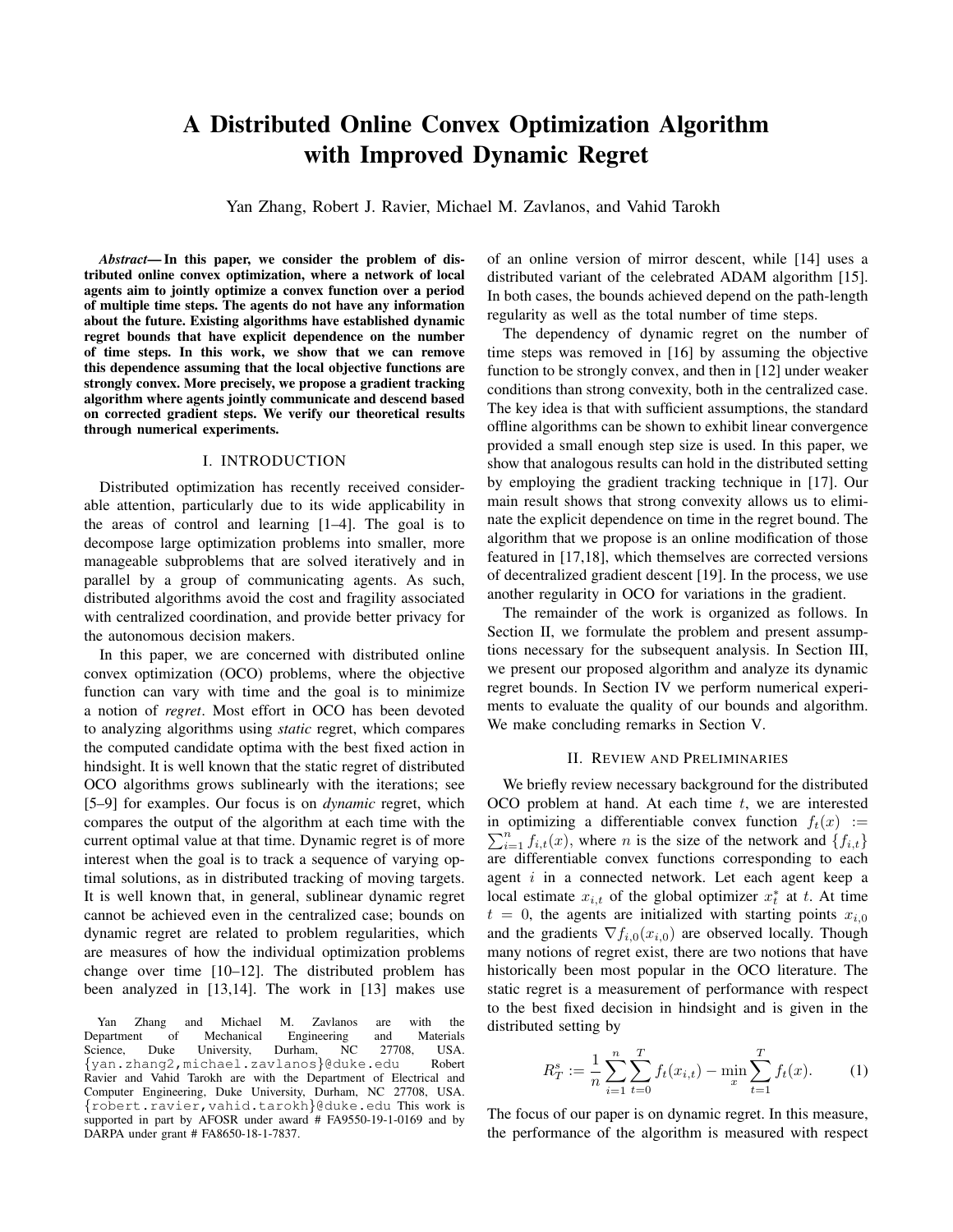to the best decision at each time. Formally, it is defined as

$$
R_T^d := \frac{1}{n} \sum_{i=1}^n \sum_{t=0}^T f_t(x_{i,t}) - \sum_{t=1}^T \min_{x_t} f_t(x_t).
$$
 (2)

Unlike the static regret  $R_T^s$  that can be shown to grow sublinearly with T, the dynamic regret  $R_T^d$  depends on problem regularities. The most common regularity is the optimizer path-length, which is the sum of the distance between the individual optimal points at each time, i.e.,

$$
\mathcal{P}_T := \sum_{t=0}^{T-1} \|x_{t+1}^* - x_t^*\|,\tag{3}
$$

where the norm is in the  $L_2$ -sense. The distributed online algorithms in [13,14] both have regret that is asymptotically  $O(\sqrt{TP_T})$ . In this paper, we will also need what we call the gradient path-length. Let  $g_t(x_t)$  =  $[\nabla f_{1,t}(x_{1,t}), \ldots, \nabla f_{n,t}(x_{n,t})]^T$ . Then, the gradient pathlength is given by

$$
\mathcal{V}_T := \sum_{t=0}^{T-1} \|g_{t+1} - g_t\|_{\infty},\tag{4}
$$

where  $\|\cdot\|_{\infty}$  denotes the  $L_{\infty}$  norm. A similar squared version of  $V_T$  known as the gradient variation has appeared in regret bounds before in [11,20]. We also make the following assumptions on the local objective function  $f_{i,t}$  at each time.

**Assumption II.1.** For all i and t, the function  $f_{i,t}$  is  $L_f$ –Lipschitz, that is, there exists a constant  $L_f > 0$  such that

$$
|f_{i,t}(x) - f_{i,t}(y)| \le L_f \|x - y\|, \text{ for all } x, y.
$$

**Assumption II.2.** For all i and t, the function  $f_{i,t}$  is  $L_q$ smooth, i.e. there exists a constant  $L_q > 0$  such that

$$
\|\nabla f_{i,t}(x) - \nabla f_{i,t}(y)\| \le L_g \|x - y\|, \text{ for all } x, y.
$$

As previously discussed, we will also make use of the additional assumption of strong convexity on  $f_t(x)$ .

**Assumption II.3.** For all t, the global objective function  $f_t$ is  $\mu$ -strongly convex.

Strong convexity is an assumption used in offline convex optimization to prove linear convergence of gradient descent. This is expressed formally in the following result shown in [18], which we state without proof.

**Lemma II.4.** Let  $F(x)$  be  $\mu$ -strongly convex and its gradient be  $\beta$ -Lipschitz continuous. Moreover, let  $x_0 \in \mathbb{R}^d$  and  $0 <$  $\eta < \frac{2}{\beta}$ , and define  $x_1 := x_0 - \eta \nabla F(x)$ . Then, for  $\lambda :=$  $\max(|1 - \eta\mu|, |1 - \eta\beta|) < 1$ , we have  $||x_1 - x^*|| \le \lambda ||x_0$  $x^*$ ||.

Furthermore, we introduce notations and an assumption on the network structure. Denote the graph as  $\mathcal{G} = (\mathcal{V}, \mathcal{E}),$ where V is the agent index set  $\{1, \ldots, n\}$  and E is the edge set.  $(i, j) \in \mathcal{E}$  if agent i can receive information from agent j. We define a weight matrix  $W$  that encodes the topology of graph G. Specifically, if  $W_{ij} \neq 0$ , edge  $(i, j) \in \mathcal{E}$  and

Algorithm 1: Distributed Online Optimization with Gradient Tracking

- **Require:** The primal variable  $x_{i,0}$ , the local gradient  $\nabla f_{i,0}(x_{i,0})$  and global gradient estimate  $y_{i,0}$  $\nabla f_{i,0}(x_{i,0})$  for all i, and the doubly stochastic matrix  $W := (w_{i,j}).$
- 1: for  $1 \le t \le T$  do

2: For all  $i = 1, \ldots, n$ , agent i computes

$$
x_{i,t+1} = \sum_{j \in N_i} W_{ij}(x_{j,t} - \alpha_j y_{j,t}).
$$
 (5a)

3: For all  $i = 1, \ldots, n$ , agent i computes

$$
y_{i,t+1} = \sum_{j \in N_i} W_{ij} y_{j,t} + \nabla f_{i,t+1}(x_{i,t+1}) - \nabla f_{i,t}(x_{i,t}).
$$
\n(5b)

4: end for

vice versa. We make the following assumption on graph  $G$ and matrix W.

**Assumption II.5.** The graph  $\mathcal G$  is undirected and connected. Furthermore, W is doubly stochastic and symmetric. That is,  $W1 = 1$  and  $W = W<sup>T</sup>$ .

A direct consequence of Assumption II.5 is that the  $L_2$ matrix norm  $\|W - \frac{1}{n} \mathbf{1} \mathbf{1}^T\| = \sigma_W < 1$ , where  $\sigma_W$  is also called the mixing rate. When  $\sigma_W$  is small, the network reaches consensus faster, see [21].

### III. ALGORITHM AND PERFORMANCE ANALYSIS

Our proposed algorithm is detailed in Algorithm 1. Without loss of generality, we suppose that the iterates in Algorithm 1 satisfy  $x_{i,t}, y_{i,t} \in \mathbb{R}$ . Let  $\alpha = \text{diag}(\alpha_1, \dots, \alpha_n)$ . The update in (5) can be written in a compact form

$$
x_{t+1} = W(x_t - \alpha y_t), \tag{6a}
$$

$$
y_{t+1} = Wy_t + g_{t+1}(x_{t+1}) - g_t(x_t).
$$
 (6b)

The updates (6a) and (6b) are an online analogue to the algorithm proposed in [17]. We start by assuming that the agents have access to the local gradient at the present. The algorithm proceeds by alternating between descent and gradient computation steps, simultaneously communicating with other agents. Rather than performing standard distributed gradient descent, we employ a correction that corrects for the difference in the gradient between the current points and those in the immediate past. This technique is shown in [17] to improve the convergence rates for the offline problem. Denote by  $\bar{x}_t = \frac{1}{n} \sum_i x_{i,t}, \bar{y}_t = \frac{1}{n} \sum_i y_{i,t}$  the average values of the primal variables and the gradients across the network. We have the following lemma.

Lemma III.1. Let Assumption II.1 hold. Then, the regret  $R_T^d$  is upper bounded by

$$
R_T^d \leq \sqrt{n}L_f \sum_{t=0}^T \|x_t - \mathbf{1}\bar{x}_t\| + nL_f \sum_{t=0}^T \|\bar{x}_t - x_t^{\star}\|.
$$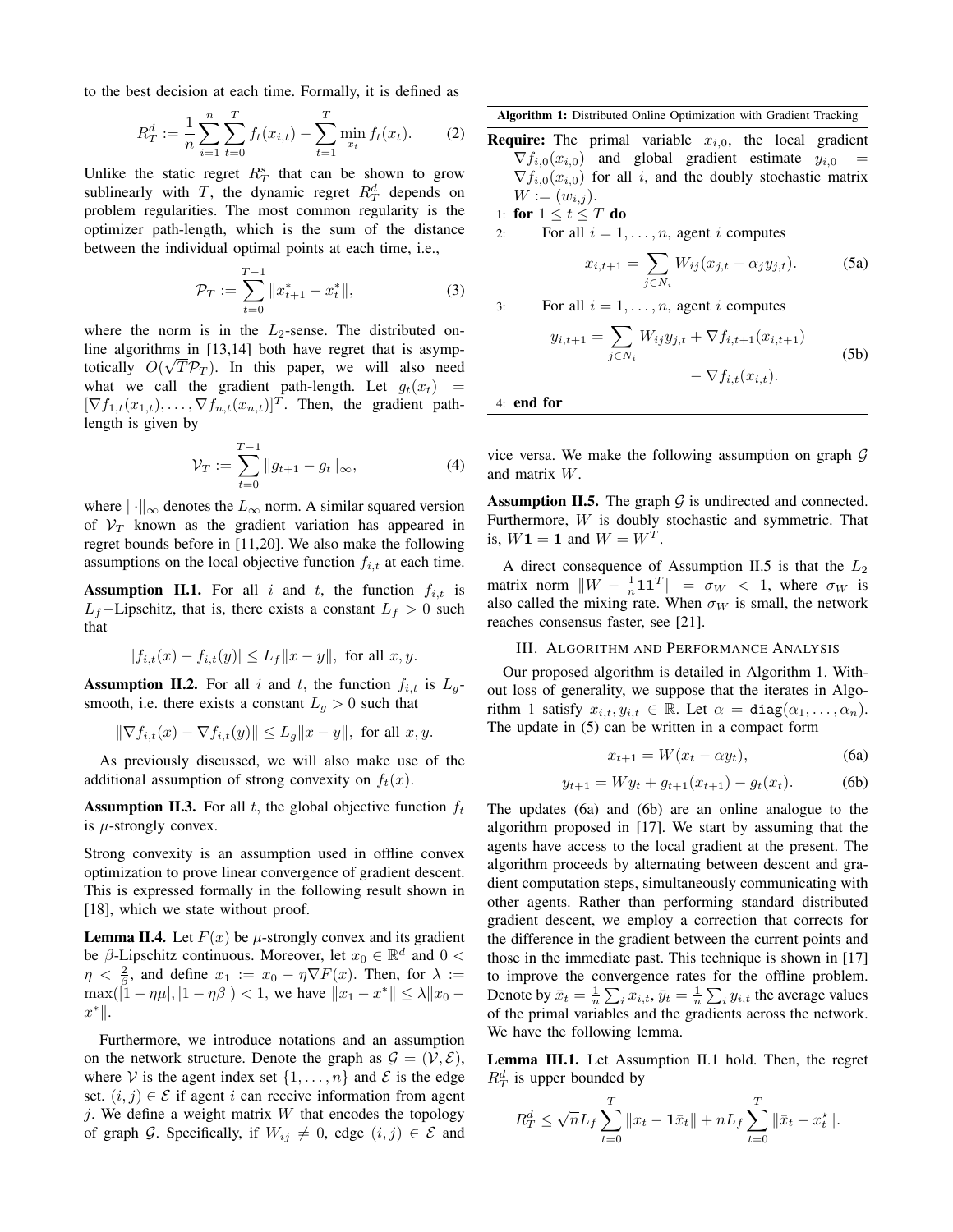*Proof.* Given Assumption II.1, for all  $i$  and  $t$ , we have that  $f_t(x_{i,t}) - f_t(x_t^*) \leq nL_f \|x_{i,t} - x_t^*\|$ . Summing both sides over  $i$  and  $t$  and dividing by  $n$ , we have that

$$
R_T^d \le L_f \sum_{t=0}^T \sum_{i=1}^n \|x_{i,t} - x_t^{\star}\|.
$$
 (7)

Adding and subtracting  $\bar{x}_t$  inside the norm in (7) and applying the triangle inequality, we have that

$$
R_T^d \le L_f \sum_{t=0}^T \sum_{i=1}^n \|x_{i,t} - \bar{x}_t\| + nL_f \sum_{t=0}^T \|\bar{x}_t - x_t^{\star}\|
$$
  

$$
\le \sqrt{n}L_f \sum_{t=0}^T \|x_t - \mathbf{1}\bar{x}_t\| + nL_f \sum_{t=0}^T \|\bar{x}_t - x_t^{\star}\|.
$$

The second inequality is due to the inequality of the root mean square and the arithmetic mean. The proof is complete.  $\Box$ 

From Lemma III.1, we observe that the regret is upper bounded by the network error  $\sum_{t=0}^{T} ||x_t - \mathbf{1} \bar{x}_t||$  and the tracking error  $\sum_{t=0}^{T} ||\bar{x}_t - x_t||$ . Next, we shall show that under an appropriate step size, both errors are bounded by the regularity of the problem up to a scaling factor. Before presenting this result, we need the following lemma

**Lemma III.2.** Let Assumption II.5 hold. Then, for all  $t$ , we have  $\mathbf{1}^T y_t = \mathbf{1}^T g_t(x_t)$ .

*Proof.* According to the initialization of Algorithm 1,  $y_{i,0}$  =  $\nabla f_{i,0}(x_{i,0})$ , the above equality is satisfied when  $t = 0$ . Next, we use mathematical induction: Assuming that  $\mathbf{1}^T y_t =$  $\mathbf{1}^T g_t(x_t)$ , we need to show  $\mathbf{1}^T y_{t+1} = \mathbf{1}^T g_{t+1}(x_{t+1})$ . Recalling the update in (6b), we have that  $\mathbf{1}^T y_{t+1} = \mathbf{1}^T W y_t +$  $\mathbf{1}^T g_{t+1}(x_{t+1}) - \mathbf{1}^T g_t(x_t) = \mathbf{1}^T y_t + \mathbf{1}^T g_{t+1}(x_{t+1}) \mathbf{1}^T g_t(x_t) = \mathbf{1}^T g_{t+1}(x_{t+1})$ . The proof is complete.

Lemma III.3. Let Assumptions II.2, II.3 and II.5 hold. Then,  $\sum$ there exist small enough step sizes  $[\alpha_1, ..., \alpha_n]$  such that  $\sum_{t=0}^T \|\bar{x}_t - x_t^* \|$ ,  $\sum_{t=0}^T \|x_t - \mathbf{1}\bar{x}_t\|$  and  $\sum_{t=0}^T \|y_t - \mathbf{1}\bar{y}_t\|$  are all of order  $O(C_1 + C_2 + C_3 + \mathcal{P}_T + \mathcal{V}_T)$ , where  $C_1 = ||\bar{x}_0 - \bar{x}_0||$  $x_0^*$ ||,  $C_2 = ||x_0 - \mathbf{1} \bar{x}_0||$  and  $C_3 = ||y_0 - \mathbf{1} \bar{y}_0||$ . Furthermore, if  $\alpha_1 = \ldots = \alpha_n$ , then the step sizes can be chosen as  $\alpha_i < \frac{1-\sigma_W^2}{1-\sigma_W^2+2\sigma_W} \frac{1}{1+n}$  $\frac{L_g}{\mu}$  $\frac{1}{L_g}$ , for all i.

*Proof.* The first step is to show the contraction of  $\|\bar{x}_t - x_t^*\|$ ,  $||x_t - \mathbf{1}\bar{x}_t||$  and  $||y_t - \mathbf{1}\bar{y}_t||$  over time. According to (6a), we have that

$$
\|\bar{x}_{t+1} - x_{t+1}^* \| = \|\frac{1}{n} \mathbf{1}^T x_{t+1} - x_{t+1}^* \|
$$
  
\n
$$
= \|\frac{1}{n} \mathbf{1}^T W(x_t - \alpha y_t) - x_t^* + x_t^* - x_{t+1}^* \|
$$
 (8)  
\n
$$
\leq \|\bar{x}_t - \frac{1}{n} \mathbf{1}^T \alpha y_t - x_t^* \| + \|x_t^* - x_{t+1}^* \|.
$$

Denote  $\bar{y}_t = \frac{1}{n} \mathbf{1}^T y_t$ ,  $\bar{g}_t = \frac{1}{n} \mathbf{1}^T g_t(\mathbf{1} \bar{x}_t)$  and  $\alpha' = \frac{1}{n} \mathbf{1}^T \alpha \mathbf{1}$ . Adding and subtracting  $\alpha' \bar{g}_t$  and  $\alpha' \bar{g}_t$  in  $\|\bar{x}_t - \frac{1}{n} \mathbf{1}^T \alpha y_t - x_t^* \|$  in (8) and using the triangle inequality, we have that

$$
\|\bar{x}_t - \frac{1}{n} \mathbf{1}^T \alpha y_t - x_t^{\star}\| \le \|\bar{x}_t - \alpha' \bar{g}_t - x_t^{\star}\| + \alpha' \|\bar{g}_t - \bar{y}_t\| + \frac{\|\mathbf{1}^T \alpha\|}{n} \|y_t - \mathbf{1} \bar{y}_t\|.
$$
 (9)

According to Lemma 10 in [18] and the  $\mu$ −strong convexity of  $f_t(x)$ , we have that  $\|\bar{x}_t - \alpha'\bar{g}_t - x_t^* \| \leq (1 - \frac{1}{n} \alpha' \mu) \|\bar{x}_t - x_t^* \|$  $x_t^*$  if the step size satisfies  $\frac{1}{n} \alpha' \in (0, \frac{1}{nL_g})$ . In addition, due to Lemma III.2 and Assumption II.2, we have that  $\|\bar{g}_t - \bar{y}_t\| = \frac{1}{n} \|\mathbf{1}^T g_t(\mathbf{1}\bar{x}_t) - \mathbf{1}^T g_t(x_t)\| \leq \frac{L_g}{\sqrt{n}}$  $\frac{g}{n} \|x_t - \mathbf{1}\bar{x}_t\|.$ Combining these inequalities with (8) and (9), we have that  $\|\bar{x}_{t+1} - x_{t+1}^{\star}\| \leq (1 - \frac{1}{n}\alpha' \mu) \|\bar{x}_t - x_t^{\star}\| + \alpha' \frac{L_g}{\sqrt{n}}$  $\frac{g}{\overline{n}}\|x_t - \mathbf{1}\bar{x}_t\| +$  $\|\mathbf{1}^T\boldsymbol{\alpha}\|$  $\frac{d}{n} \frac{\alpha}{n} \|y_t - \mathbf{1}\bar{y}_t\| + \|x_t^* - x_{t+1}^*\|$ . Adding both sides of the above inequality from  $t = 0$  to  $t = T - 1$ , adding  $\|\bar{x}_0 - x_0^{\star}\|$ to both sides and adding  $(1 - \frac{1}{n} \alpha' \mu) ||\bar{x}_T - x_T^*||$  on the right hand side, and rearranging the terms, we have that

$$
\sum_{t=0}^{T} \|\bar{x}_t - x_t^{\star}\| \le \frac{C_1}{\beta_1} + \frac{\sqrt{n}L_g}{\mu} \sum_{t=0}^{T} \|x_t - \mathbf{1}\bar{x}_t\|
$$
  
+ 
$$
\frac{\|\mathbf{1}^T\alpha\|}{\alpha'\mu} \sum_{t=0}^{T} \|y_t - \mathbf{1}\bar{y}_t\| + \frac{n}{\alpha'\mu} \sum_{t=1}^{T} \|x_t^{\star} - x_{t-1}^{\star}\|,
$$
 (10)

where  $C_1 = ||\bar{x}_0 - x_0||$ ,  $\beta_1 = \frac{1}{n} \alpha' \mu$ . Next, we bound the term  $\sum_{t=0}^{T} ||x_t - \mathbf{1} \bar{x}_t||$ . According to (6a), we have that

$$
||x_{t+1} - \mathbf{1}\bar{x}_{t+1}|| = ||W(x_t - \alpha y_t) - \frac{1}{n}\mathbf{1}\mathbf{1}^T W(x_t - \alpha y_t)||
$$
  
\n
$$
\leq ||W - \frac{\mathbf{1}\mathbf{1}^T}{n}|| ||x_t - \mathbf{1}\bar{x}_t|| + ||W - \frac{\mathbf{1}\mathbf{1}^T}{n}|| ||\alpha|| ||y_t||. \tag{11}
$$

Furthermore, we get that

$$
||y_t|| \le ||y_t - \mathbf{1}\bar{y}_t|| + ||\mathbf{1}|| ||\bar{y}_t||
$$
  
\n
$$
\le ||y_t - \mathbf{1}\bar{y}_t|| + ||\mathbf{1}|| ||\bar{y}_t - \bar{y}_t|| + ||\mathbf{1}|| ||\bar{y}_t - \frac{1}{n} \mathbf{1}^T g_t(\mathbf{1}x_t^*)||
$$
  
\n
$$
\le ||y_t - \mathbf{1}\bar{y}_t|| + L_g ||x_t - \mathbf{1}\bar{x}_t|| + \sqrt{n}L_g ||\bar{x}_t - x_t^*||. \tag{12}
$$

The second inequality above is due to the fact that  $x_t^*$  is the optimizer at time t and  $\mathbf{1}^T g_t(\mathbf{1} x_t^*) = 0$ . The last inequality is due to the same reasoning following (9). Recalling that  $\|W - \frac{\mathbf{1} \cdot \mathbf{1}^T}{n}\| = \sigma_W < 1$ , and combining the inequalities (11) and (12), we have that

$$
||x_{t+1} - \mathbf{1}\bar{x}_{t+1}|| \leq \sigma_W (1 + L_g ||\alpha||) ||x_t - \mathbf{1}\bar{x}_t|| + \sigma_W ||\alpha|| ||y_t - \mathbf{1}\bar{y}_t|| + \sigma_W \sqrt{n} L_g ||\alpha|| ||\bar{x}_t - x_t^*||.
$$
 (13)

Next, we bound the network error  $\sum_{t=0}^{T} ||y_t - \mathbf{1} \bar{y}_t||$ . According to (6b), we have that  $||y_{t+1} - \mathbf{1} \bar{y}_{t+1}|| = ||(W - \frac{1}{n} \mathbf{1} \mathbf{1}^T)(y_t - \mathbf{1} \bar{y}_t) + (I - \frac{1}{n} \mathbf{1} \mathbf{1}^T)(g_{t+1}(x_{t+1}) - g_t(x_t))|| \le$  $\|W - \frac{1}{n} \mathbf{1} \mathbf{1}^T\| \|y_t - \mathbf{1} \bar{y}_t\|^2 + \|I - \frac{1}{n} \mathbf{1} \mathbf{1}^T\| \|g_{t+1}(x_{t+1})$  $g_t(x_t)$ , where the last inequality is due to the triangle and the Cauchy-Schwartz inequalities. Adding and subtracting  $g_{t+1}(x_t)$  in the norm  $||g_{t+1}(x_{t+1}) - g_t(x_t)||$  and using the triangle inequality, we have that

$$
||y_{t+1} - \mathbf{1}\bar{y}_{t+1}|| \leq \sigma_W ||y_t - \mathbf{1}\bar{y}_t|| + ||g_{t+1}(x_{t+1})
$$
  
\n
$$
-g_{t+1}(x_t)|| + ||g_{t+1}(x_t) - g_t(x_t)|| \leq \sigma_W ||y_t - \mathbf{1}\bar{y}_t||
$$
  
\n
$$
+ L_g ||x_{t+1} - x_t|| + ||g_{t+1}(x_t) - g_t(x_t)||. \tag{14}
$$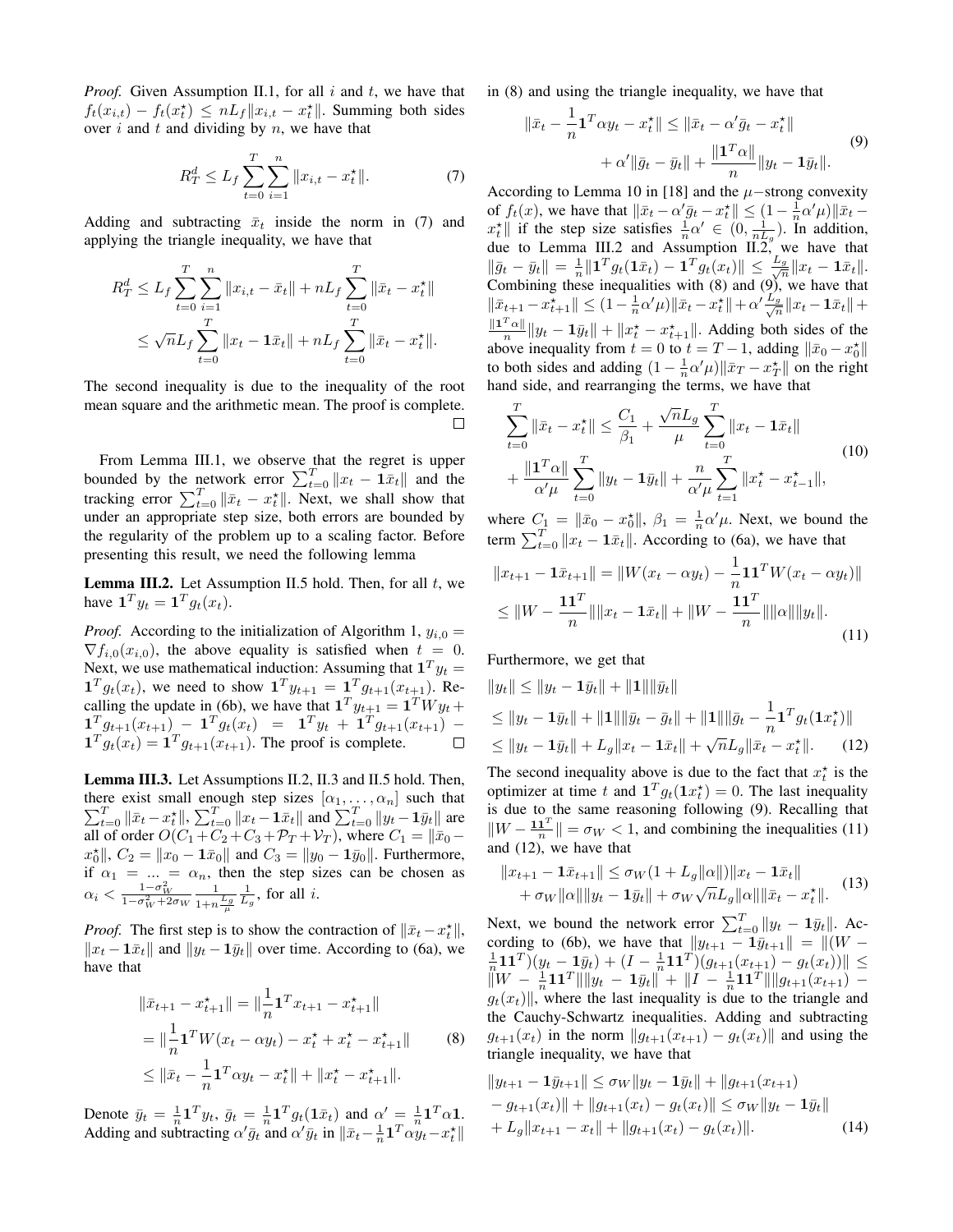Accoring to (6a), we have that  $||x_{t+1} - x_t|| = ||W(x_t \alpha y_t - x_t$  =  $||(W - I)x_t - W\alpha y_t|| \leq ||W - I|| ||x_t \|\mathbf{x}_t\| + \|W\| \|\alpha\| \|y_t\|$ . Combining this inequality with (12) and (14), and recalling that  $||W|| = 1$ , we have that

$$
||y_{t+1} - \mathbf{1}\bar{y}_{t+1}|| \leq (\sigma_W + L_g ||\alpha||) ||y_t - \mathbf{1}\bar{y}_t|| + L_g (||W - I|| + L_g ||\alpha||) ||x_t - \mathbf{1}\bar{x}_t|| + \sqrt{n}L_g^2 ||\alpha|| ||\bar{x}_t - x_t^*|| + ||g_{t+1}(x_t) - g_t(x_t)||.
$$
 (15)

Next, we telescope the inequalities (13) and (15) and rearrange terms as how we get (10). We can obtain

$$
\sum_{t=0}^{T} \|x_t - \mathbf{1}\bar{x}_t\| \le \frac{C_2}{\beta_2} + \frac{\sigma_W \|\alpha\|}{\beta_2} \sum_{t=0}^{T} \|y_t - \mathbf{1}\bar{y}_t\|
$$
  
+ 
$$
\frac{\sigma_W \sqrt{n} L_g \|\alpha\|}{\beta_2} \sum_{t=0}^{T} \|\bar{x}_t - x_t^{\star}\|,
$$
 (16)

where  $C_2 = ||x_0 - \mathbf{1}\bar{x}_0||$ ,  $\beta_2 = 1 - \sigma_W(1 + L_g||\alpha||)$ , and

$$
\sum_{t=0}^{T} \|y_t - \mathbf{1}\bar{y}_t\| \le \frac{C_3}{\beta_3} + \frac{L_g(\|W - I\| + L_g\|\alpha\|)}{\beta_3}
$$

$$
\sum_{t=0}^{T} \|x_t - \mathbf{1}\bar{x}_t\| + \frac{\sqrt{n}L_g^2\|\alpha\|}{\beta_3} \sum_{t=0}^{T} \|\bar{x}_t - x_t^*\| \qquad (17)
$$

$$
+ \frac{1}{\beta_3} \sum_{t=1}^{T} \|g_t(x_{t-1}) - g_{t-1}(x_{t-1})\|,
$$

where  $C_3 = ||y_0 - \mathbf{1}\bar{y}_0||$ ,  $\beta_3 = 1 - \sigma_W - L_g ||\alpha||$ .

 $\sum_{t=0}^{T} ||x_t - \mathbf{1} \bar{x}_t||$  and  $\sum_{t=0}^{T} ||y_t - \mathbf{1} \bar{y}_t||$  using inequalities Next, we derive the upper bound on the network errors (10), (16) and (17). To achieve this, we scale (16) and (17) by positive factors  $M$  and  $N$  and add up the three inequalities. After rearranging terms, the desired upper bound in Lemma III.3 is derived if the following conditions are satisfied: the term  $\sum_{t=0}^{T} ||\bar{x}_t - x_t||$  on both sides is cancelled, the terms  $\sum_{t=0}^{T} ||x_t - \mathbf{1}x_t||$  and  $\sum_{t=0}^{T} ||y_t - \mathbf{1}y_t||$  appear on the left hand side and the regularity terms  $\sum_{t=1}^{T} ||x_t^* - x_{t-1}^*||$ and  $\sum_{t=1}^{T} ||g_t(x_{t-1}) - g_{t-1}(x_{t-1})||$  appear on the right hand side. In the following, we show that there always exists step size  $\alpha$  so that positive scaling factors M and N can be found to satisfy these conditions. To do so, we let  $M$  and  $N$  satisfy the following conditions:

$$
M\frac{\sigma_W\sqrt{n}L_g\|\alpha\|}{\beta_2} + N\frac{\sqrt{n}L_g^2\|\alpha\|}{\beta_3} = 1,
$$
 (18a)

$$
M > \frac{\sqrt{n}L_g}{\mu} + N \frac{L_g(||W - I|| + L_g||\alpha||)}{\beta_3},
$$
 (18b)

$$
N > \frac{\|\mathbf{1}^T\alpha\|}{\alpha'\mu} + M \frac{\sigma_W \|\alpha\|}{\beta_2}.
$$
 (18c)

Moreover, we define  $M = \frac{\beta_2}{\sigma w_1 \sqrt{n}}$  $\frac{\beta_2}{\sigma_W \sqrt{n} L_g ||\alpha||} b$  and  $N =$  $\frac{\beta_3}{\sqrt{n}L_g^2||\alpha||}(1-b)$ , where  $b \in (0,1)$ . Then, the condition (18a) is automatically satisfied. Plugging the expressions of  $M$  and  $N$  into inequalities (18b) and (18c), we have that

$$
b < \frac{\beta_3 - \sqrt{n} L_g^2 \frac{\|1^T \alpha\|}{\alpha' \mu} \|\alpha\|}{\beta_3 + L_g \|\alpha\|} < 1,
$$
 (19a)

$$
b > \frac{(n\frac{L_g^2}{\mu} + L_g)\|\alpha\| + \|W - I\|}{L_g \|\alpha\| + \|W - I\| + \frac{\beta_2}{\sigma_W}} > 0.
$$
 (19b)

As long as the interval of b defined in (19) is nonempty, we can use any b in this interval to find the corresponding M and N that satisfy the conditions in (18). When  $\|\alpha\|$  goes to zero, the upper bound of  $b$  in (19a) goes to 1 and the lower bound of b in (19b) goes to  $\frac{||W-I||}{||W-I||+\frac{1-\sigma_W}{\sigma_W}} < 1$ . Therefore, there always exists a step size  $\alpha$  small enough so that b, M and N exist to derive the desired bound on  $\sum_{t=0}^{T} ||x_t \mathbf{1}\bar{x}_t$ || and  $\sum_{t=0}^T ||y_t - \mathbf{1}\bar{y}_t||$  in Lemma III.3. According to the inequality (10), using the bound on  $\sum_{t=0}^{T} ||x_t - \mathbf{1}x_t||$  and  $\sum_{t=0}^{T} ||y_t - \mathbf{1} \bar{y}_t||$ , it is simple to see that  $\sum_{t=0}^{T} ||\bar{x}_t - x_t||$  is also bounded by the same order.

In the remainder of this proof, we show that if  $\alpha_1 = \alpha_2 =$  $\cdots = \alpha_n$  and  $\alpha_i < \frac{1-\sigma_W^2}{1-\sigma_W^2+2\sigma_W} \frac{1}{1+n}$  $1+n\frac{L_g}{\mu}$  $\frac{1}{L_g}$  for all i, then  $\alpha$ satisfies the sufficient decrease requirement in Lemma II.4, the contraction requirement in (13) and (15), that is,  $\beta_2$ ,  $\beta_3$ 0, and the requirement that the interval of  $b$  is nonempty in (19). To see this, let  $\alpha_1 = \cdots = \alpha_n = a$ . First, we need to choose a such that  $\beta_2, \beta_3 > 0$ . Plugging a into the expression of  $\beta_2$  and  $\beta_3$ , we have that  $a < \frac{1}{\sigma_W} \frac{1-\sigma_W}{L_g}$  and  $a < \frac{1-\sigma_W}{L_g}$ . Since  $\sigma_W < 1$ , it is sufficent to choose

$$
a < \frac{1 - \sigma_W}{L_g} \tag{20a}
$$

to obtain  $\beta_2, \beta_3 > 0$ . Moreover, we need to choose a so that the upper bound in (19a) is strictly greater than (19b). Because  $\alpha_1 = \cdots = \alpha_n = a$ , we have that  $\|\alpha\| = a$  and  $\alpha' = \frac{1}{n} \mathbf{1}^T \alpha \mathbf{1} = a$ . Plugging these into the bounds in (19), we obtain that

$$
\frac{(\frac{nL_g^2}{\mu} + L_g)a + ||W - I||}{L_g a + \frac{\beta_2}{\sigma_W} + ||W - I||} < \frac{\beta_3 - n\frac{L_g^2}{\mu}a}{\beta_3 + L_g a}.
$$

By Assumption II.5, we have that all eigenvalues of  $W$  satisfy  $|\lambda(W)| \leq 1$  due to Perron-Frobenius theory. Therefore,  $\|W - I\| \leq 2$ . Therefore, to satisfy the above inequality, it is sufficient to let

$$
\frac{(\frac{nL_g^2}{\mu} + L_g)a + 2}{L_g a + \frac{\beta_2}{\sigma_W} + 2} < \frac{\beta_3 - n\frac{L_g^2}{\mu}a}{\beta_3 + L_g a} \text{ and } \beta_3 - n\frac{L_g^2}{\mu}a > 0,
$$

2

due to the inequality  $\frac{p+m}{q+m} > \frac{p}{q}$  for any  $p > q > 0$  and  $m > 0$ . Simplifying the above two inequalities, we obtain the following conditions on  $a$ 

$$
a < \frac{1 - \sigma_W^2}{1 - \sigma_W^2 + 2\sigma_W} \frac{1}{1 + n\frac{L_g}{\mu}} \frac{1}{L_g},\tag{20b}
$$

$$
a < (1 - \sigma_W) \frac{1}{1 + n\frac{L_g}{\mu}} \frac{1}{L_g}.\tag{20c}
$$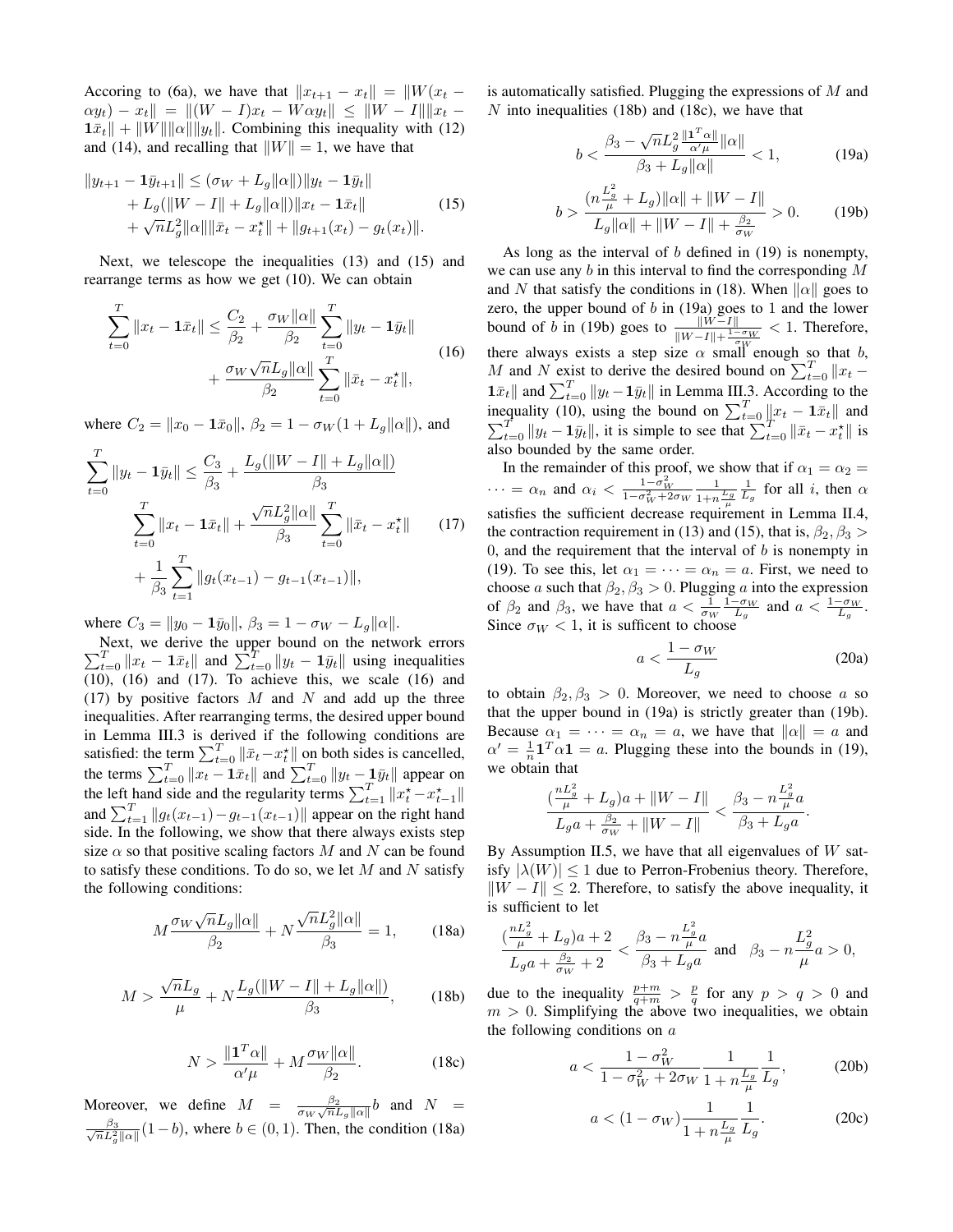In addition, recalling the analysis after (9), we have that

$$
a < \frac{1}{L_g}.\tag{20d}
$$

It is simple to see that all the step size conditions in (20) reduce to the condition (20b). The proof is complete.  $\Box$ 

Remark III.4. Compared to existing methods in distributed online optimization, e.g., [13], here we remove the dependency of the step size on the horizon  $T$ . According to the upper bound on the stepsize in Lemma III.3, when the network size *n* becomes larger, or the mixing rate  $\sigma_W$  is closer to 1, (that is, the mixing process is slower,) or  $\frac{nL_g}{\mu}$ becomes larger, (that is, the central problem is more illconditioned), the step size needs to be more conservative.

Theorem III.5. Let Assumptions II.1-II.5 hold. Then, there exist small enough stepsizes  $[\alpha_1, \ldots, \alpha_n]$  such that the regret  $R_T^d$  is of the order  $O(C_1 + C_2 + C_3 + \mathcal{P}_T + \mathcal{V}_T)$ , where  $C_1 = ||\bar{x}_0 - x_0^*||$ ,  $C_2 = ||x_0 - \mathbf{1}\bar{x}_0||$  and  $C_3 = ||y_0 - \mathbf{1}\bar{y}_0||$ . Furthermore, if  $\alpha_1 = \ldots = \alpha_n$ , then the step sizes can be chosen as  $\alpha_i < \frac{1-\sigma_W^2}{1-\sigma_W^2+2\sigma_W} \frac{1}{1+n}$  $1+n\frac{L_g}{\mu}$  $\frac{1}{L_g}$ , for all i.

*Proof.* This theorem is a direct result of combining Lemma III.1 and III.3.  $\Box$ 

We conclude this section by remarking on our assumption that W is doubly stochastic. In [17], the matrix  $W$  in (5a) and (5b) is replaced by a row and column stochastic matrix respectively. It is easy to see that our analysis can be adapted to reach a similar conclusion, noting that additional terms should be involved in our bounds related to norm equivalence. We do not pursue this further.

#### IV. NUMERICAL SIMULATION

In this section, we validate our theorectical analysis using a distributed tracking example. Furthermore, we compare Algorithm 1 to the distributed online gradient descent algorithm in [13] which does not utilize the gradient tracking technique. Consider a sensor network of size  $n = 10$ . These sensors collaborate to track three moving targets. Every target  $i$  has a state variable of dimension 2, i.e.  $x_i^*(t) = [x_{i,1}^*(t), x_{i,2}^*(t)]^T$ . The position  $x_{i,1}^*(t)$  is tracking a sinusoidal curve  $x_{i,1}^*(t) =$  $A_i \sin(\omega_i t + \phi_i)$  and the velocity satisfies  $x_{i,2}^*(t) = x_{i,1}^*(t)$ . We stack all target states into one vector  $x(t)^* \in \mathbb{R}^6$ . Each sensor receives a local observation  $y_i(t) \in \mathbb{R}^4$ , with each entry of  $y_i(t)$  being a linear combination of  $x(t)^*$ ,  $y_i(t) = C_i x^*(t)$ , where  $C_i \in \mathbb{R}^{4 \times 6}$ . To estimate the state variable  $x(t)^*$ , the local optimization problem at each sensor is

$$
\min_{x} f_{i,t}(x) = \frac{1}{2} ||C_i x(t) - y_i(t)||^2,
$$

which is under-determined, and the sensors need to communicate with each other to solve the global optimization problem at each time step

$$
\min_{x} f_t(x) = \frac{1}{2} ||Cx(t) - y(t)||^2,
$$

where  $C = [C_1^T | \dots | C_n^T]^T$  and  $y(t) = [y_1(t)^T, \dots,$  $y_n(t)^T$ <sup>T</sup>. When there are enough measurements, the above



Fig. 1: Distributed tracking using sampling interval 0.01s and step size 0.003 for all agents. (a) shows the regret of the solution and the regularity of the optimizer path-length. (b) shows the tracking performance at agent 2 for three moving targets. The solid curves correspond to the true trajectory of target positions  $\{x_{i,1}(t)\}$  over time. The dashed curves correspond to the estimated trajectory solved by Algorithm 1 at agent 2.

central problem is strongly convex. In this specific example, the gradient-path regularity  $V_T$  in (4) is of the same order of  $\mathcal{P}_T$  in (3). To see this, we observe that the norm  $\|\nabla f_{i,t+1} - \nabla f_{i,t}\|_{\infty} = \|C_i^T(y(t + 1) - y(t))\|$   $\leq$  $||C_i^T C_i|| ||x(t+1)*-x(t)*||$ . Therefore, in the following, we compare the regret directly with  $\mathcal{P}_T$  neglecting  $\mathcal{V}_T$ .

In our simulation, the target parameters  $\{A_i, \omega_i, \phi_i\}$  and observation matrices  $\{C_i\}$  are randomly generated. In addition, the doubly stochastic weight matrix  $W$  is randomly generated and its mixing rate is  $\sigma_W = 0.59$ . The stepsizes  $\alpha_i$  are selected to be 0.003 according to the bound given in Theorem III.5. Applying Algorithm 1 with this step size and sampling from the target trajectory at frequency 100Hz, the regret of solving the online optimization problem and the tracking performance is presented in Figure 1. From Figure 1(a), we observe that the regret is of the same order as the regularity term  $\mathcal{P}_T$ , as we have shown in Theorem III.5, and the local sensors are tracking the moving targets within their neighborhood.

In what follows, we show that Algorithm 1 can admit more aggressive stepsizes than the algorithm without gradient tracking [13]. In this way, the achieved regret and tracking performance can be further improved. Specifically, we select the sampling frequency to be 10Hz, and present the compari-